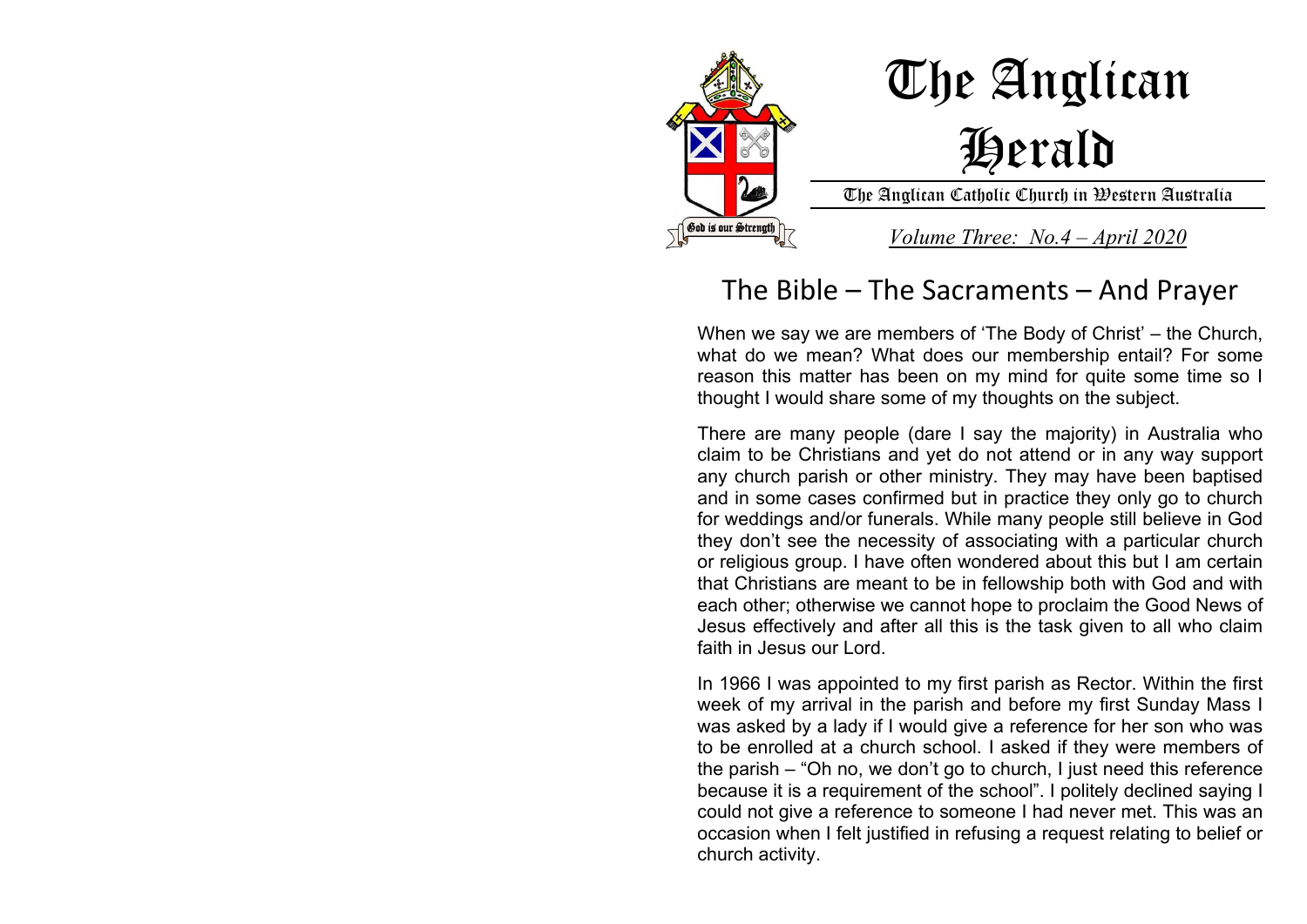I make no judgement in regards to anyone's view about God or in how they view Christianity. What people believe about anything is their business and they are welcome to it. My purpose in this article is to outline what I seek to understand about membership within the Body of Christ.

If we consider what God has provided for us so we might be in an active relationship with Him; it seems to me that we should do more than just be at church on Sundays and other special occasions. We need to use the tools God has given us so that we might grow in our faith and in our understanding of what it is to be within the Body. I am suggesting that we consider three of God's gifts to us.

**The Bible** – This is a most precious gift. The Bible is the inspired word of God written down and made available to God's creation as a resource for our life here and in the life which is yet to come. We really need to learn from its pages. I couldn't possibly list here all of what the Bible has to teach us about God and His purposes. The Bible covers every aspect of life in one way or another. Learn what?

**About God** – His Love – His Mercy – His Justice – His Patience – His Blessings – His Gifts – His Plans – His Commandments – His Requirements – His Promises – His Dealings with Mankind.

**About Jesus** – The Bible helps us to appreciate more fully the gift God has given us in the Person of His Son Jesus. We can follow our Lord's ministry; be inspired by His teaching and experience the great sacrifice He offered on our behalf. We can immerse ourselves in the loving character of Jesus and come to know Him more closely as our Saviour.

There is just so much we can learn about God when we read our Bibles regularly and prayerfully. If you are not already a regular Bible reader I urge you to become one. You will be greatly blessed as you discover how great and wonderful our God is.

The Bible is the Living word of God and will speak to us as we seek to draw closer to Him. As we meditate on God's word we grow in our faith.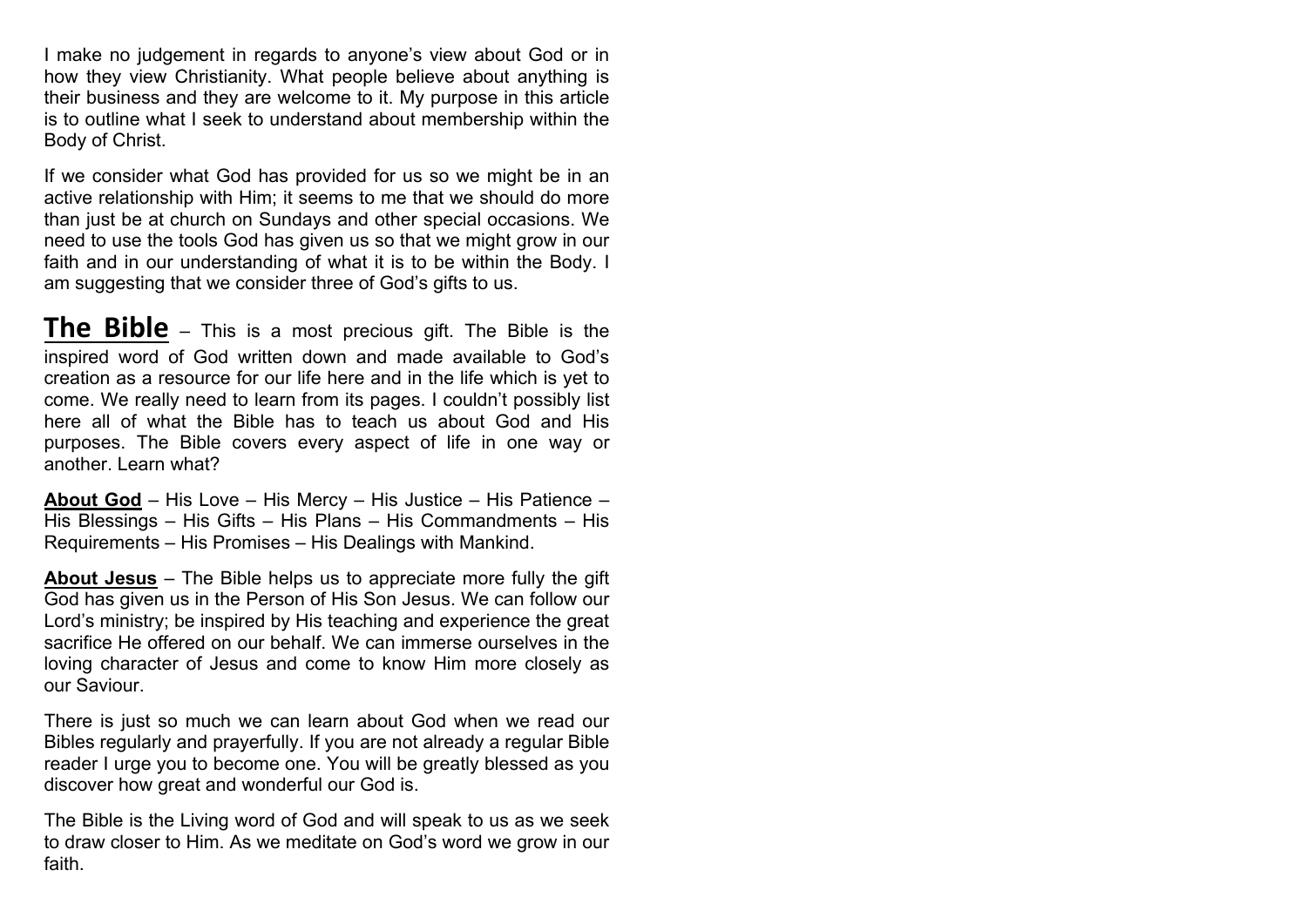**The Sacraments** – These are what I call the practical gifts God has given to His Church. There are Seven (7) Sacraments being – Holy Baptism; Holy Communion (Mass); Confirmation; Holy Orders; Holy Matrimony; Holy Unction and Penance. While not everyone may need to partake of all the Sacraments, we recognise them as being means by which God nurtures both the Church itself and its individual members. To be full members of the Church we need to be Baptised; Confirmed and receive Holy Communion regularly. The Sacrament of Holy Matrimony is for those wishing to be married. Holy Orders provides for the ordained ministry of the Church.

Holy Unction is administered to the sick and those close to death. Penance (or confession) provides the opportunity to confess your sins and receive absolution from the priest. Jesus has given the Church authority to forgive sins in His Name.

*And when he had said this, he breathed on them and said to them, "Receive the Holy Spirit. If you forgive the sins of any, they are forgiven them; if you withhold forgiveness from any, it is withheld." John 20. 22-23*

The Church does not require its members to make their confession in the hearing of a priest but it can be of great benefit in helping to open you to the love and forgiveness of God.

**Prayer** - I have suggested previously that Prayer for Christians is a necessity. Prayer is a vital contributor to the integrity of our faith. It is up to you whether you say your prayers from a prayer book or just speak to God in your own words. The important thing is to spend time sharing yourself with God and allowing Him to speak to you.

It is important that we set aside time each day to spend with God in prayer. May I suggest that you combine your Bible reading and

The prayer of a righteous man<br>is powerful and effective.